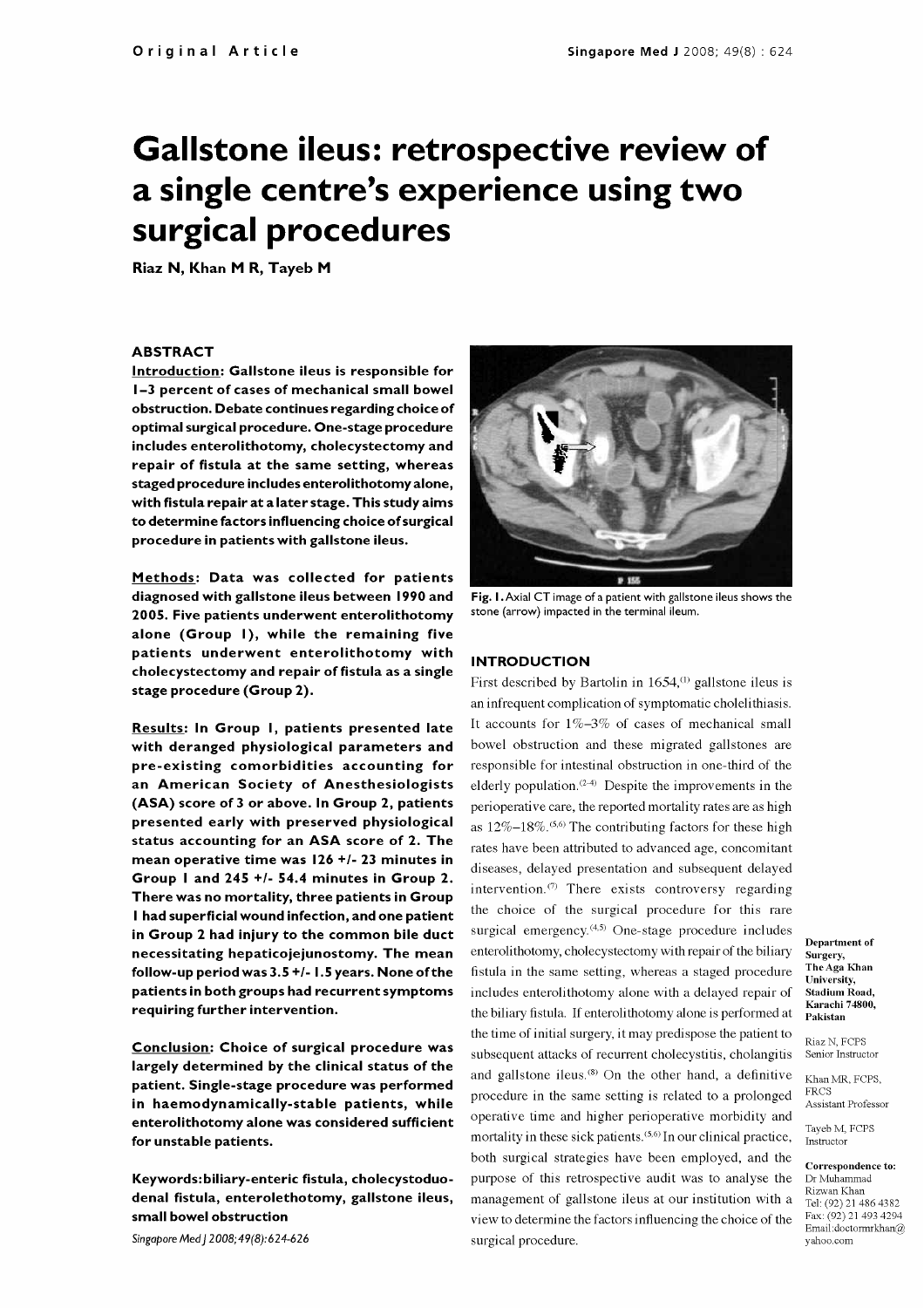#### METHODS

We retrospectively reviewed the medical records of all patients with the diagnosis of gallstone ileus at our institution between 1990 and 2006. Records were retrieved using the ICD-9-CM coding system. A total of 11 patients were treated for gallstone ileus. One patient was excluded from the study due to missing data in the records. Data was analysed for the demographic features, duration of symptoms, clinical condition at presentation including haemodynamic status, metabolic acidosis and American Society of Anesthesiologist Score (ASA), duration of operation, postoperative complications and follow-up with regard to recurrence of symptoms.

## RESULTS

There were a total of seven women and three men, with a mean age of  $61.8 \pm 9.6$  years. Preoperative diagnosis was established in only seven patients. Five patients presented with symptoms suggestive of intestinal obstruction while the remaining patients presented with a vague history of abdominal distension, constipation and disorientation. Abdominal radiographs were performed in all patients, while ultrasonography of the abdomen was done in six patients. Computed tomography (CT) of the abdomen was performed in only four patients, and an upper gastrointestinal contrast study was performed in one patient. The CT of a patient with gallstone ileus is shown in Fig. 1. Abdominal radiographs showed dilated small various authors in up to  $80\%$  of the patients,  $(14,15)$  and this bowel loops in all patients, while pneumobilia and calcific shadow suggestive of gallstone ileus was present in six patients. CT of the abdomen was suggestive of gallstone ileus in only two patients.

The patients were divided into two groups with five patients in each group. Group 1 included patients undergoing enterolithotomy alone, and Group 2 included patients undergoing enterolithotomy, cholecystectomy with repair of biliary fistula. In Group 1, the mean interval between onset of symptoms and surgery was  $8.2 \pm 6.4$ days. All patients were hypertensive and diabetic, and two patients had a history of ischaemic heart disease. All patients were haemodynamically-unstable with evidence of metabolic acidosis and pre -renal azotemia. These parameters were responsible for an ASA score of three or above in all patients. Mean operative time in this group of patients was  $126 \pm 23$  minutes.

In Group 2, the mean interval between onset of symptoms and surgery was  $4.2 \pm 1.1$  days. Only two patients were hypertensive and all were haemodynamicallystable at presentation with an ASA score of two. Mean operative time was  $245 \pm 54.4$  minutes. There was no operative mortality in both groups. In Group 1, there were three superficial wound infections, and in Group 2,

one patient had intraoperative injury to the common bile duct necessitating hepaticojejunostomy. Mean follow-up period was  $3.5 \pm 1.5$  years, and none of the patients in both groups had recurrent symptoms requiring further intervention.

## **DISCUSSION**

Gallstone ileus is often a geriatric surgical emergency accounting for  $1\% - 3\%$  of cases of mechanical intestinal obstruction.(9-11) The disease occurs predominantly in females, with a female -to-male ratio of 4:1 and 16:1 in different series.<sup>(11,12)</sup> We reported a female-to-male ratio of 2.3:1. The mean age in our study was 61.8 years.This is lower than the usually reported age range of 65-75 years.(\$) The youngest patient in our study was 45 years of age, though gallstone ileus has been reported in patients aged as young as  $13$  years.<sup>(13)</sup> Clinical presentation of gallstone ileus is rarely specific and more than one-third of the patients have no prior history of symptomatic cholelithiasis. $(9,13)$  In our series, 30% of the patients had history suggestive of biliary colic. Due to nonspecific symptoms, diagnosis is seldom established preoperatively and leads to delay in diagnosis. Advanced age and presence of multiple comorbidities are related to not only perioperative morbidity but high mortality rates. Atherosclerotic cardiovascular disease, pulmonary disease, and diabetes mellitus were most commonly observed by was observed in all our patients except for two patients in Group 2.

The characteristic radiological sign of gallstone ileus is Rigler's triad, comprising: small bowel obstruction, pneumobilia and an atypical, migrating mineral shadow on radiographs of the abdomen.<sup>(16)</sup> The presence of two of these radiological signs have been considered pathognomic of gallstone ileus and are encountered in  $40\% - 50\%$  of the cases.<sup>(13,17)</sup> Finding pneumobilia in patients with gallstone ileus implies presence of biliary enteric fistula. In our series, abdominal radiographs were characteristic of gallstone ileus in 60% of the patients. Ultrasonography may be helpful in delineating biliary anatomy and presence of biliary fistula.<sup>(18)</sup> In our study, ultrasonography was done in six patients and revealed a contracted gall bladder with cholelithiasis in five patients and pneumobilia in only one patient. CT of the abdomen is valuable in these sick patients presenting with atypical symptoms. It helps to identify the level and cause of obstruction and may yield information about the presence of biliary fistula. CT of the abdomen was done in four patients in our series and revealed features of gallstones ileus in two patients.

Due to the atypical presentation, exact preoperative